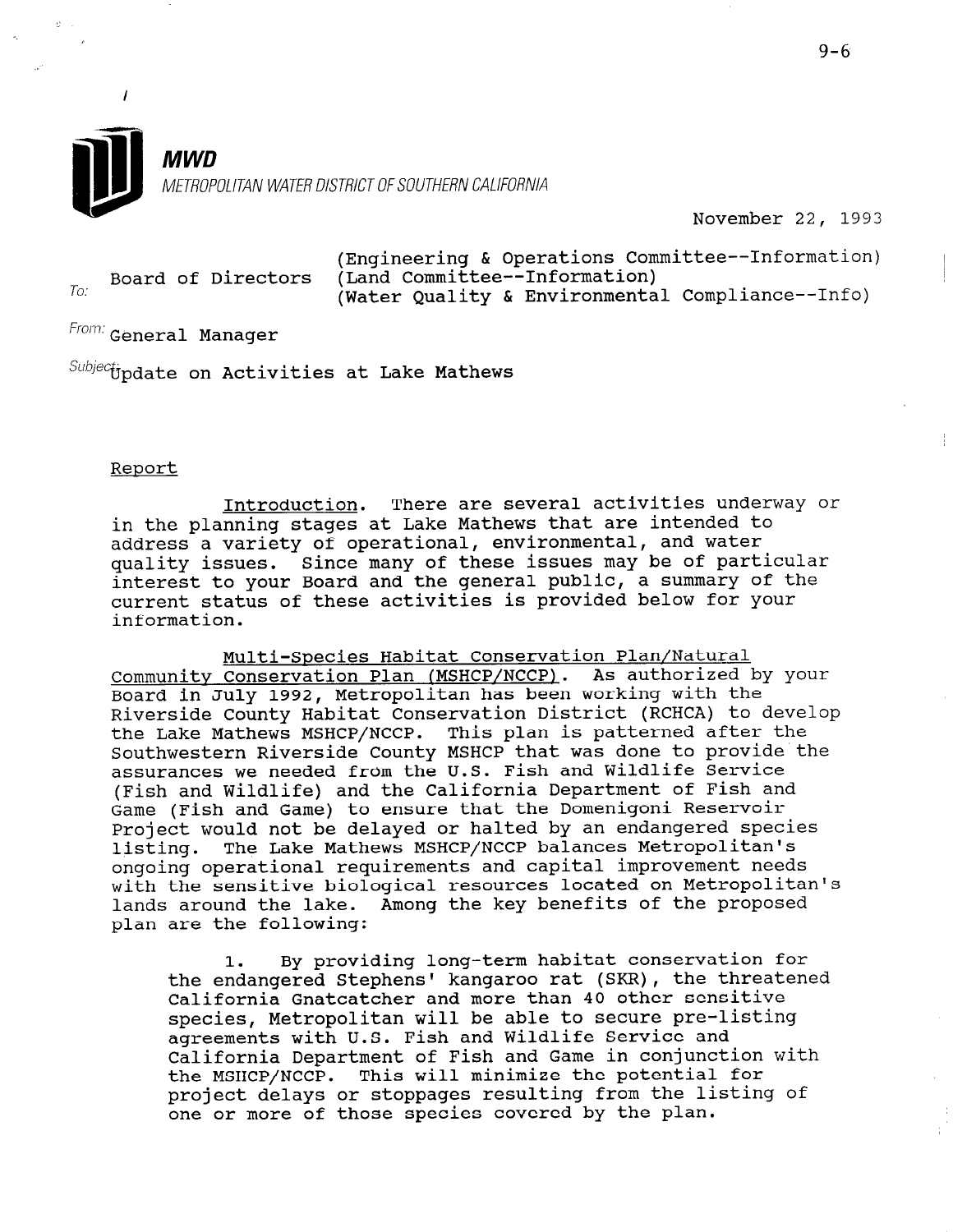2. A mitigation bank will be established to offset potential project impacts, including the Central Pool Augmentation project, the Cajalco Dam and Detention Basins, the Lake Mathews Bypass facility, and certain improvements proposed by Western Municipal Water District. Metropolitan would convey conservation easements to Fish and Game and RCHCA in exchange for the firm assurances of Fish and Wildlife Service and Fish and Game that, subject to the requirements of applicable law and regulations, reserve lands managed in accordance with the MSHCP/NCCP will be available both for Metropolitan's use as a mitigation bank and for RCHCA's use in connection with its long-term SKR HCP.

3. The aforementioned pre-listing agreement will provide a basis to minimize potential disruption of existing and future operational activities at the lake due to the presence of endangered species.

4. Through execution of a Cooperative Management Agreement, a Reserve Management Committee composed of Metropolitan, RCHCA, Fish and Wildlife, and Fish and Game will be established. As with the Southwestern Riverside County Multi-Species Reserve Management Committee, the Lake Mathews Reserve Management Committee would operate by consensus within the scope of authority specified in the Agreement.

5. The plan represents a cornerstone for the Lake Mathews/Estelle Mountain Core Reserve to be established by the RCHCA in conjunction with their Long-Term Habitat Conservation Plan for SKR, which in turn provides the basis for their long-term SKR take permit.

6. The plan will add another 2,545 acres to the existing 2,565-acre preserve now managed by Fish and Game at Lake Mathews, which essentially doubles the natural habitat protected in Reserve at the lake.

The biological surveys and acreage tabulations necessary to support the plan have been done and preliminary documents have been drafted (including the main volume of the documents have been drarted (incruding the main volume of the<br>plan, a biological technical report, and several legal agreement pian, a biological tecnnical report, and several legal<br>to be executed among the cooperating agencies). Furthe to be executed among the cooperating agencies). Further<br>negotiations with the RCHCA, Fish and Wildlife, and Fish and Game negotiations with the RthtA, fish and wildlife, and fish and ale necessary to finalize the details of the agreeme addition, a joint Mitigated Negative Declaration and<br>Environmental Assessment/Finding of No Significant Impact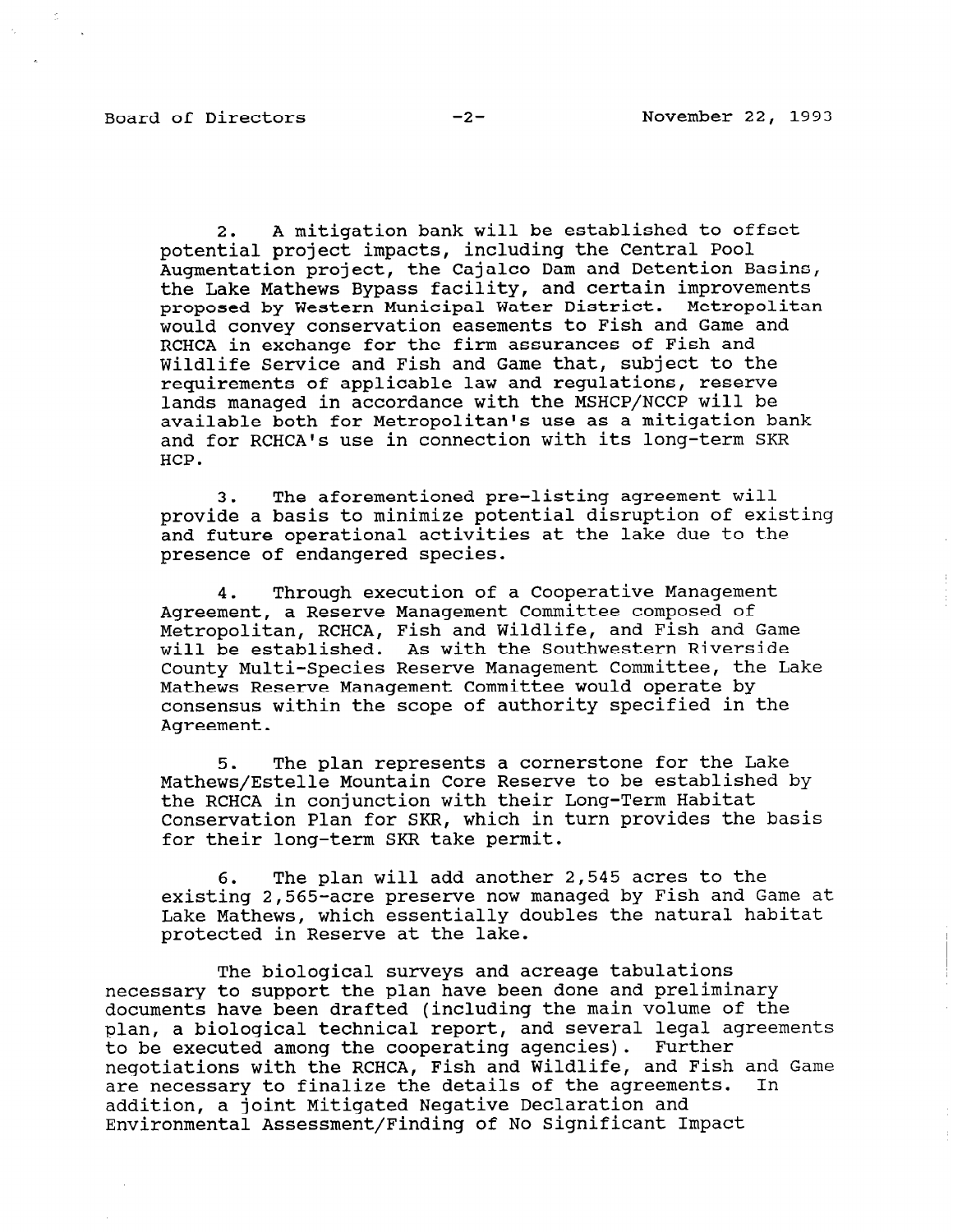(EA/FONSI) is being prepared to comply with the requirements of the California Environmental Quality Act (CEQA) and the National Environmental Policy Act (NEPA). It is anticipated that final negotiations and documentation will be complete by Spring 1994.

Fire Management Plan. To address public safety issues at Lake Mathews and in partial support of the aforementioned MSHCP/NCCP planning effort, staff is working closely with the California Department of Forestry & Fire Protection, Fish and Wildlife, and Fish and Game to develop a Fire Management Plan (Fire Plan) for the Lake Mathews area. The Fire Plan provides a planning framework for presupression, suppression, and postsuppression fire control activities. It will allow Forestry & Fire to accomplish its fire protection mission while minimizing or avoiding potential impacts upon water quality, operations areas, and natural and cultural resources in the Lake Mathews area. A draft plan is currently being reviewed within Metropolitan and by each of the other participating agencies. A final plan is expected to be done by the end of December 1993.

Drainage Water Quality Management Plan for the Lake Mathews Watershed. In January 1993, your Board approved the Drainage Water Quality Management Plan for the Lake Mathews Watershed, authorized the General Manager to enter into the Implementation Agreement for the plan, and certified that it had considered the environmental effects of the plan as shown in the December 1992 Final EIR. Your Board had been informed previously about the plan's components, financing programs, environmental documentation, etc. in January and October 1992 Board letters.

Since your Board's approval of the plan, a Streambed Alteration Agreement with Fish and Game has been secured for Phase I of the plan pursuant to Section 1600 of the State Fish and Game Code. A similar agreement for Phase II is still being processed. Permits required from the U.S. Army Corps of Engineers pursuant to Section 404 of the Clean Water Act for both Phases I and II are expected to be obtained by mid-1994. Related Section 401 Water Quality Certifications have already been obtained from the State Water Resources Control Board for both phases.

With regard to funding arrangements for plan implementation, an Area Drainage Plan, which is a major plan reimbursement source, is expected to be approved by the Riverside County Flood Control and Water Conservation District in the first county flood control and water conservation bistrict in the f quarter of 1994. Further, Congressman Ken Calvert of Riverside<br>is spearheading a drive to obtain Federal grant funding for the plan as a demonstration project related to a County-wide wetland pian as a demonstration project related to a county-wide w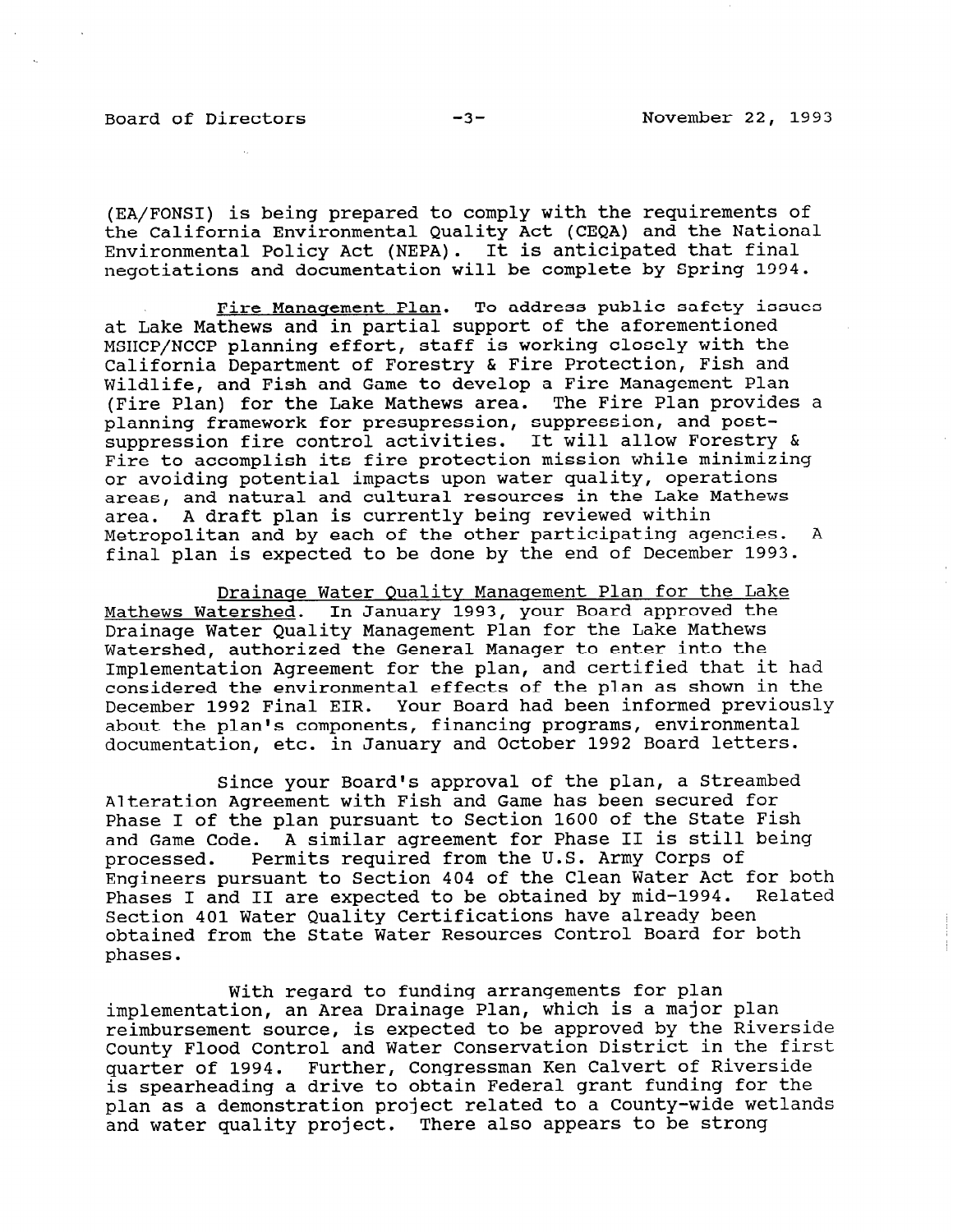support for the plan as a demonstration project among the entire Inland Empire Congressional delegation. Federal grant funding of up to \$11 million for the 1995 construction year is being pursued actively.

Revised Water Quality Control Plan - Santa Ana River Basin. The Santa Ana Regional Water Quality Control Board (RWOCB) released their final draft of the revised Water Quality Control Plan for the Santa Ana River Basin Plan (Santa Ana Plan) on November 5, 1993. The Santa Ana Plan sets forth certain beneficial use designations for Lake Mathews that are of concern to Metropolitan, particularly the new designation of "BIOL" (Preservation of Biological Habitats of Special Significance). This new designation could restrict Metropolitan's ability to operate the reservoir for the primary purpose of supplying a reliable and safe drinking water supply. Metropolitan's November 18, 1993 letter to RWQCB suggests that the BIOL designation is unnecessary (in light of the aforementioned MSHCP/NCCP) and that it may conflict with the primary purpose of the lake. The letter also raises Metropolitan's concerns regarding the compatibility of the Santa Ana Plan's designated recreational uses ("REC-1" and "REC-2") with Metropolitan's need to protect both water quality and ecological resources at Lake Mathews. A copy of the November 18 letter is attached for further information.

Shoreline Maintenance Activities. The removal of vegetation below the high water line of Lake Mathews (elevation 1390-feet) has been part of Metropolitan's routine reservoir maintenance activities for many years. This year's effort commenced on November 1 and is scheduled to extend through January 1994.

In light of increasingly stringent state and federal regulations governing biological resources, Planning and Operations divisions have devoted considerable effort to avoid and/or minimize potential impacts to these resources. This effort is the same as that employed last year and includes the eliult is the so<br>following action

1. Scheduling maintenance for a window of time that avoids the nesting season for birds.

2. Advance flagging by biologists to identify z. Advance riagging by biologists to identify sensitive resources to be avoided by work crews (i.e.,<br>large, healthy trees, trees and coves showing physical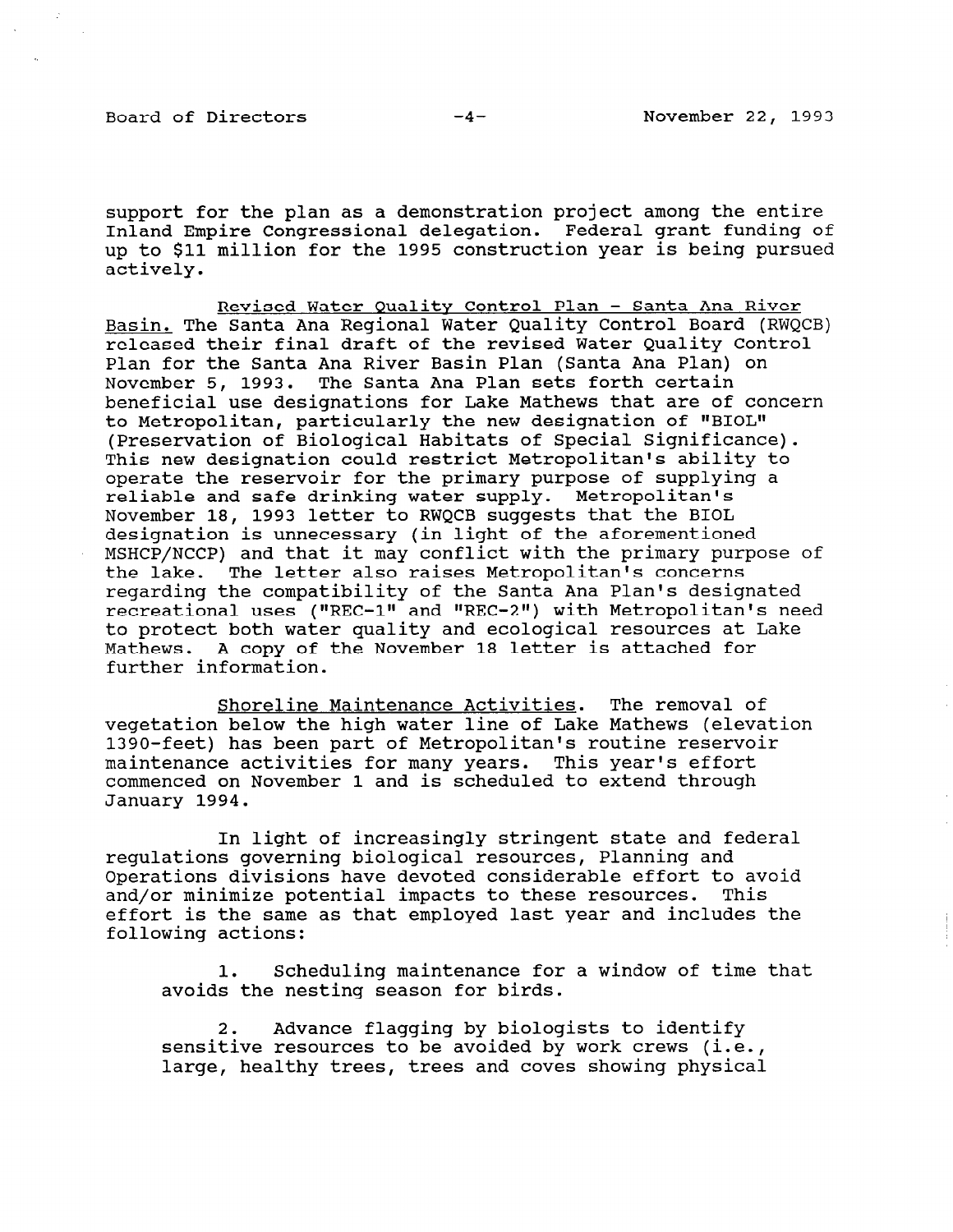evidence of use by wildlife, occupied SKR and California Gnatcatcher habitat, etc.). In addition, parking areas and access routes were flagged by biologists to identify areas appropriate for such use.

3. Ongoing monitoring by at least one onsite biologist during the entire vegetation removal process to ensure that resource issues which may arise during the course of the operation are resolved promptly and in a manner consistent with applicable state and federal regulations.

4. For all work below the high water line, vegetation removal is being done only by hand crews using chain saws and brush hogs. Cleared vegetation is placed in dump trucks or is stockpiled for removal in designated staging areas located above the high water line. The removed material is then hauled to a landfill.

Letters of notification regarding this year's effort were sent to Fish and Wildlife, Fish and Game, the Corps, the San Bernardino Valley Chapter of the National Audubon Society, and local newspapers. In addition, staff escorted a representative of Fish and Game around the site while work was underway to demonstrate the effectiveness of the steps noted above. To date, the operation has proceeded without incident or controversy.

To address shoreline maintenance needs for a longer term, staff is currently preparing application packages to obtain a permit from the Corps pursuant to Section 404 of the Clean Water Act and a related Section 401 Water Quality Certification from the State Water Resources Control Board. This would allow future shoreline maintenance activities to be done in a more efficient manner by using mechanized equipment rather than hand crews to remove vegetation below the high water line. These approvals would likely be conditioned upon Metropolitan's implementation of certain mitigation measures.

## Board Committee Assignments

This letter was referred for information to:

The Engineering and Operations Committee because of its authority to study, advise, and make recommendations with regard to the operation, protection, and maintenance of the plants and facilities required for the production, exchange, sale, storage, treatment, and delivery of water and power and for the storage<br>treatment, and delivery of water and power and for the storag treatment, and delivery of water and power and for the storage and treatment of water, pursuant to Administrative Code Section  $2431(c)$ .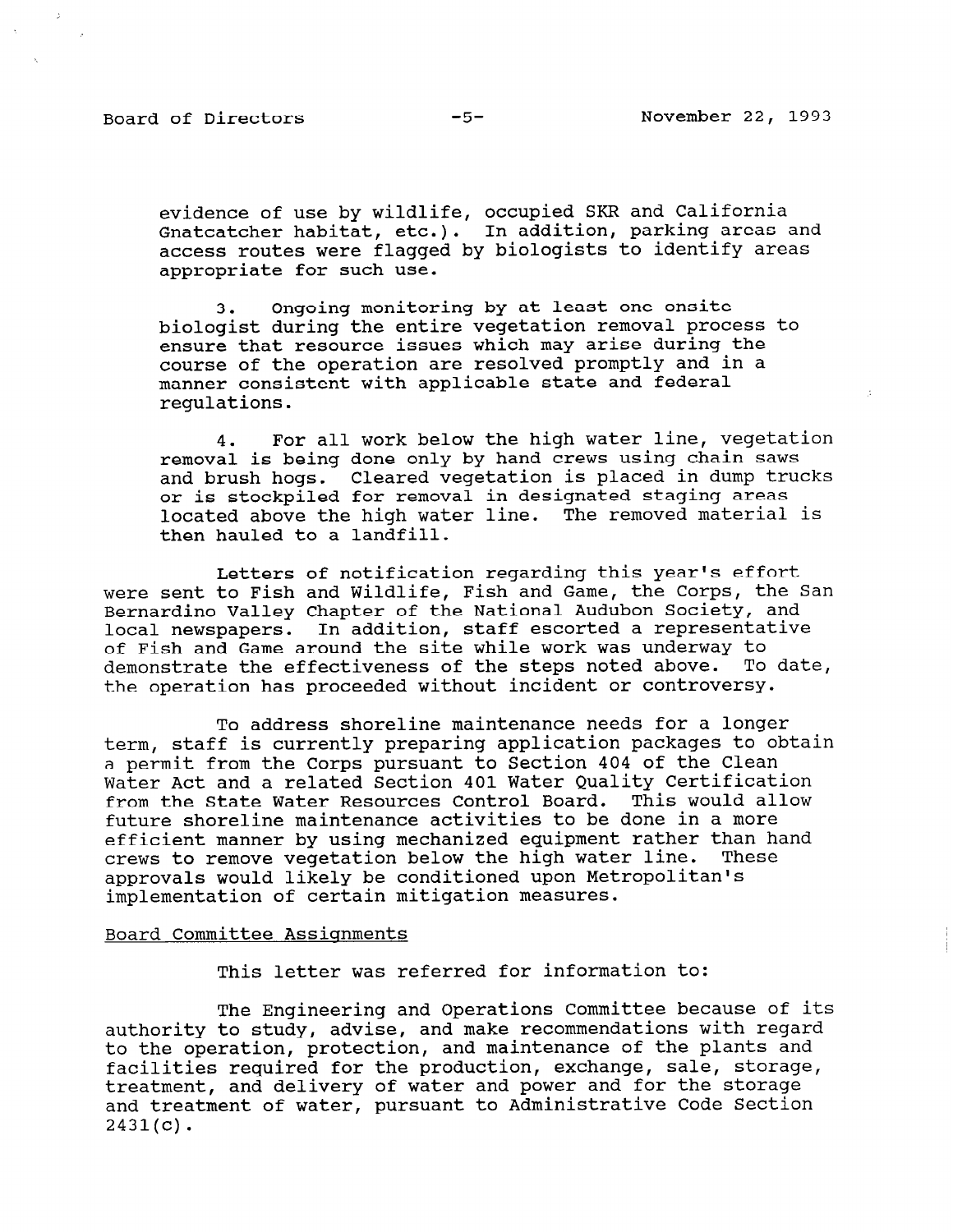$\lambda$ 

The Land Committee because of its authority to study, advise, and make recommendations with regard to the purchase, sale, and leasing of land, pursuant to Administrative Code Section 2451(b).

The Special Committee on Water Quality and Environmental Compliance because of its authority to study, advise, and make recommendations regarding environmental compliance and requirements pursuant to Administrative Code Section 2551(d).

Recommendation

For information only.

Wodraska

TPL/wlb

Attachment

S:\LK-MATHWS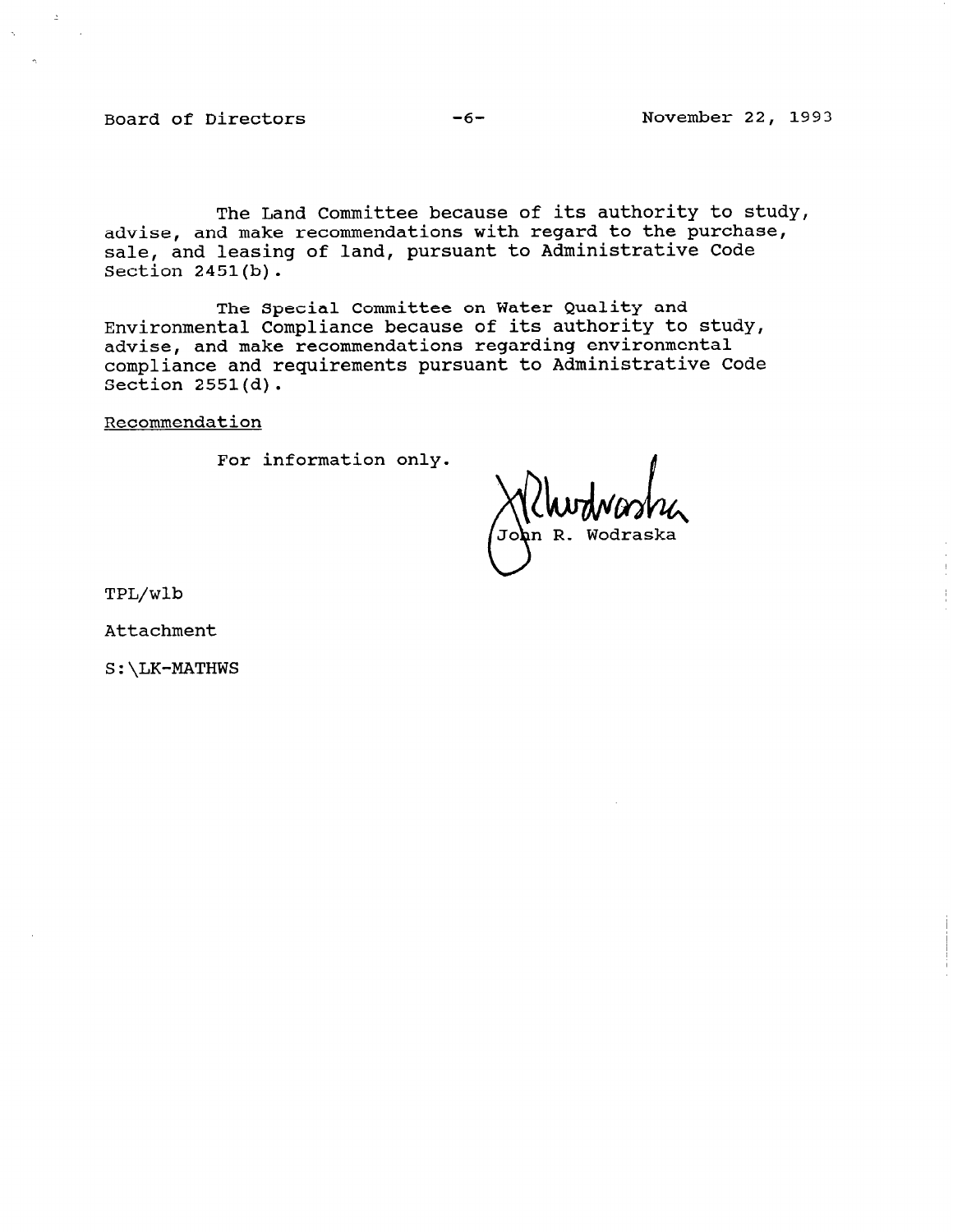November 18, 1993

Mr. Gerald J. Thibeault Executive Officer CALIFORNIA REGIONAL WATER QUALITY CONTROL BOARD SANTA ANA REGION 2010 Iowa Avenue, Suite 100 Riverside, CA 92507-2409

Dear Mr. Thibeault:

Comments on Final Draft of Revised Water Quality Control Plan - Santa Ana River Basin

The Metropolitan Water District of Southern California (Metropolitan) appreciates the opportunity to comment on the final draft of the revised Water Quality Control Plan for the Santa Ana River Basin (Basin Plan), dated November 5, 1993.

Metropolitan is a special district created by the California State Legislature in 1928 to provide supplemental water for cities and communities on the coastal plain of Southern California. Metropolitan's service area includes in excess of 160 cities and has a combined population of over 15 million. To provide this service, Metropolitan operates an extensive system of drinking water conveyances, reservoirs, and water treatment facilities, including extensive facilities within the Santa Ana Region.

Metropolitan previously submitted comments to you on the first draft revised Basin Plan, in a letter dated July 15, 1993. Your staff subsequently addressed those comments in the Basin Plan Update Report dated October 13, 1993. However, we Basin Plan Update Report dated October 13, 1993. However, we<br>have identified additional concerns with regard to the final draft of the Basin Plan that we would like to bring to your attention.

Metropolitan is concerned that we continue to have the ability to operate and manage our drinking water storage and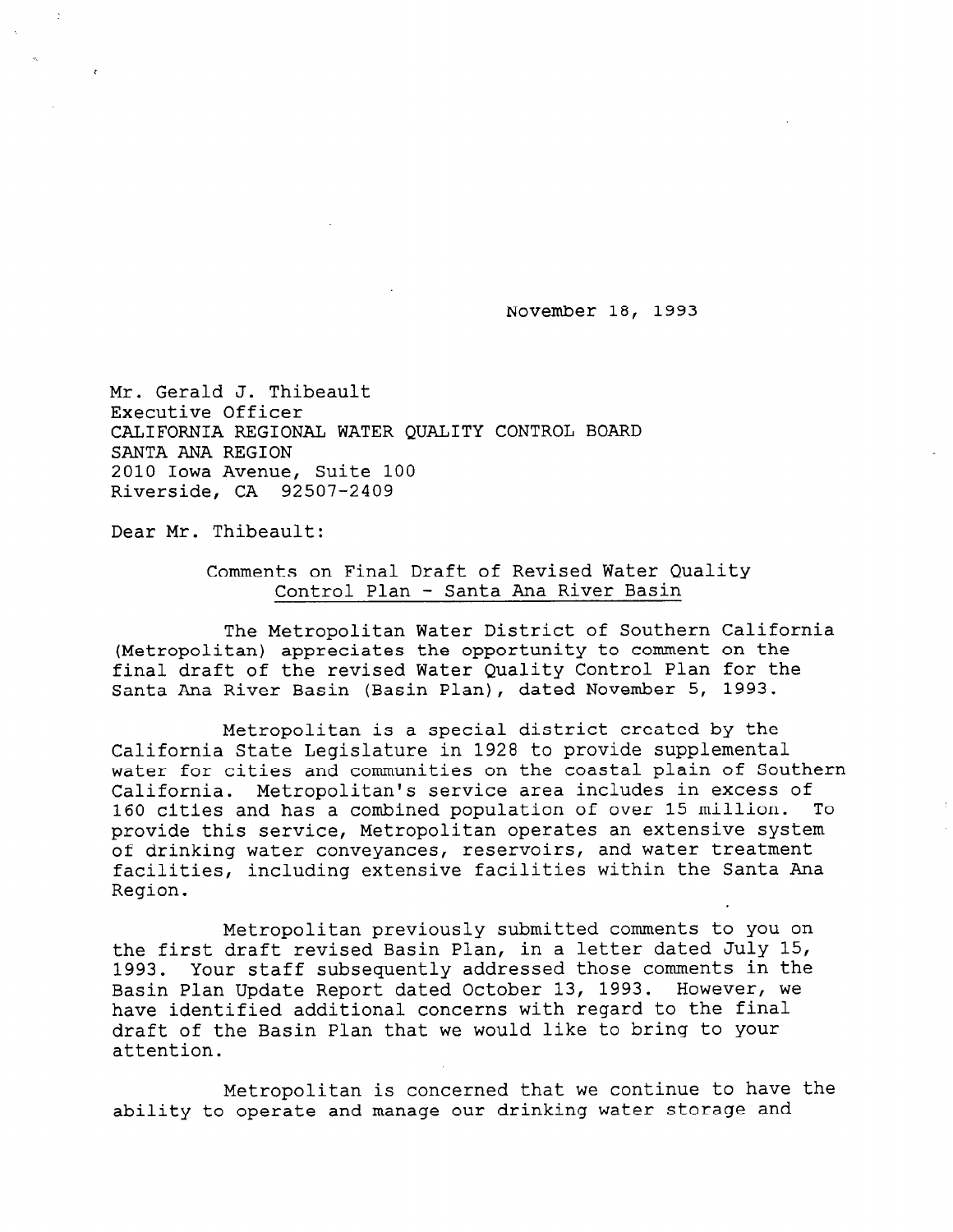Mr. Gerald J. Thibeault -2- November 18, 1993

conveyance facilities in the Santa Ana River Basin for the purpose of complying with drinking water quality requirements of the California Safe Drinking Water Act (Chapter 7, Part 1, Division 5, Health and Safety Code). It is essential that Metropolitan not be constrained from managing and operating Lake Mathews for the primary purpose of supplying a reliable and safe drinking water supply to our customers to protect public health.

Short-term Variances. We note that all references to the Water Quality Control Plan for Inland Surface Waters of California (ISWP) have been deleted from the Basin Plan. It is our understanding that the ISWP deletions have occurred in response to the recent tentative court decision in a lawsuit filed against the California State Water Resources Control Board (SWRCB) by cities and public agencies in the Sacramento and San Francisco Bay areas. The California ISWP contained language in the introduction which allowed short-term or seasonal variances from ISWP provisions, if such variances were necessary to meet State or Federal drinking water regulations. This language ensured that compliance with the ISWP did not compromise the ability of drinking water suppliers to implement control measures at drinking water storage and conveyance facilities that are necessary to comply with drinking water regulations. Since all references to the ISWP have been deleted from the Basin Plan, we request that the Regional Board incorporate similar language into the introduction of the Basin Plan, which would allow for shortterm or seasonal variances from Basin Plan provisions, if such variances are necessary to meet State or Federal drinking water regulations.

Beneficial Use Designations for Lake Mathews. Metropolitan is also concerned about the beneficial use designations listed in Table 3-1 of the Basin Plan for Lake Mathews. The beneficial uses which concern Metropolitan are BIOL, REC-1, and REC-2.

BIOL Beneficial Use. The second draft of the Basin Plan added the BIOL beneficial use for Lake Mathews. The Basin Plan defines BIOL as waters that support designated areas or habitats including established refuges, parks, sanctuaries, ecological reserves or preserves, and Areas of Special Biological Significance. Metropolitan is concerned that the BIOL beneficial use designation for Lake Mathews could be broadly interpreted to use designation for make nathews could be broading interpretted to primary purpose of supplying a reliable and safe drinking with primary purpose of supplying a reliable and safe drinking water<br>supply to our customers to protect public health. Specifically, supply to our customers to protect public health. Specificall<br>we are concerned that the BIOL beneficial use designation may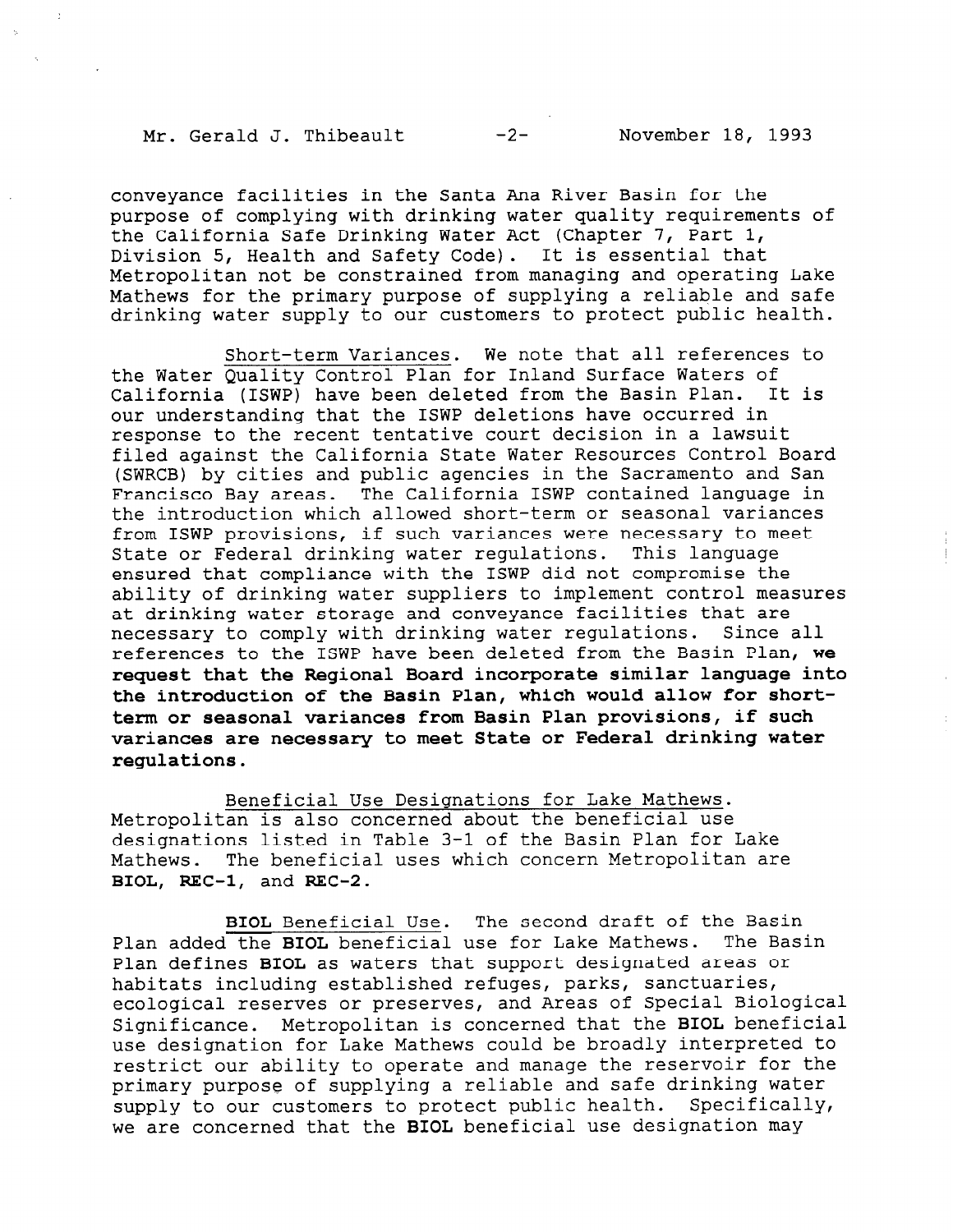Mr. Gerald J. Thibeault -3- November 18, 1993

result in restrictions or limitations on Metropolitan's ability to effectively mitigate problems associated with the growth of nuisance algae in the reservoir. There are serious public health and water quality implications related to algae growth in water supply reservoirs including:

1. Deterioration in raw water quality including increased turbidity, increased pH and fluctuations in dissolved oxygen, all of which may impair water treatment plant performance and increase the risk of violations of the Federal and State Surface Water Treatment Rules;

2. Reduction in treatment plant capacity because of increased turbidity, or in extreme cases, filter clogging, which could affect Metropolitan's ability to meet consumer demands for safe drinking water;

3. Demand for higher chlorine dosage which may result in increased formation of disinfection by-product compounds in treated drinking water, some of which are suspected human carcinogens;

4. Production of compounds such as 2-methylisoborneol (MIB) and Geosmin which cannot be controlled by conventional water treatment processes and which cause serious taste and odor problems. This would result in noncompliance with State and Federal secondary drinking water standards; and

5. Blooms of certain algae which may produce human toxins as a byproduct of their growth.

A 2,565-acre ecological reserve managed by the California Department of Fish and Game was established by Metropolitan in 1979 as partial mitigation for the State Water Project, on lands surrounding Lake Mathews, but not including the lake itself. This reserve, however, does not conflict with Metropolitan's operation of the reservoir, according to the 1982 Agreement for the Establishment of an Ecological Reserve at Lake Mathews between Metropolitan and the California Department of Fish and Game which specifies:

"The establishment of the ecological reserve at Lake Mathews by the California Fish and Game Commission will nathews by the California fish and dame commiss not interfere with delivery of potable water by<br>Metropolitan. Nothing in this agreement....is intended to affect or affects Metropolitan's ability or right to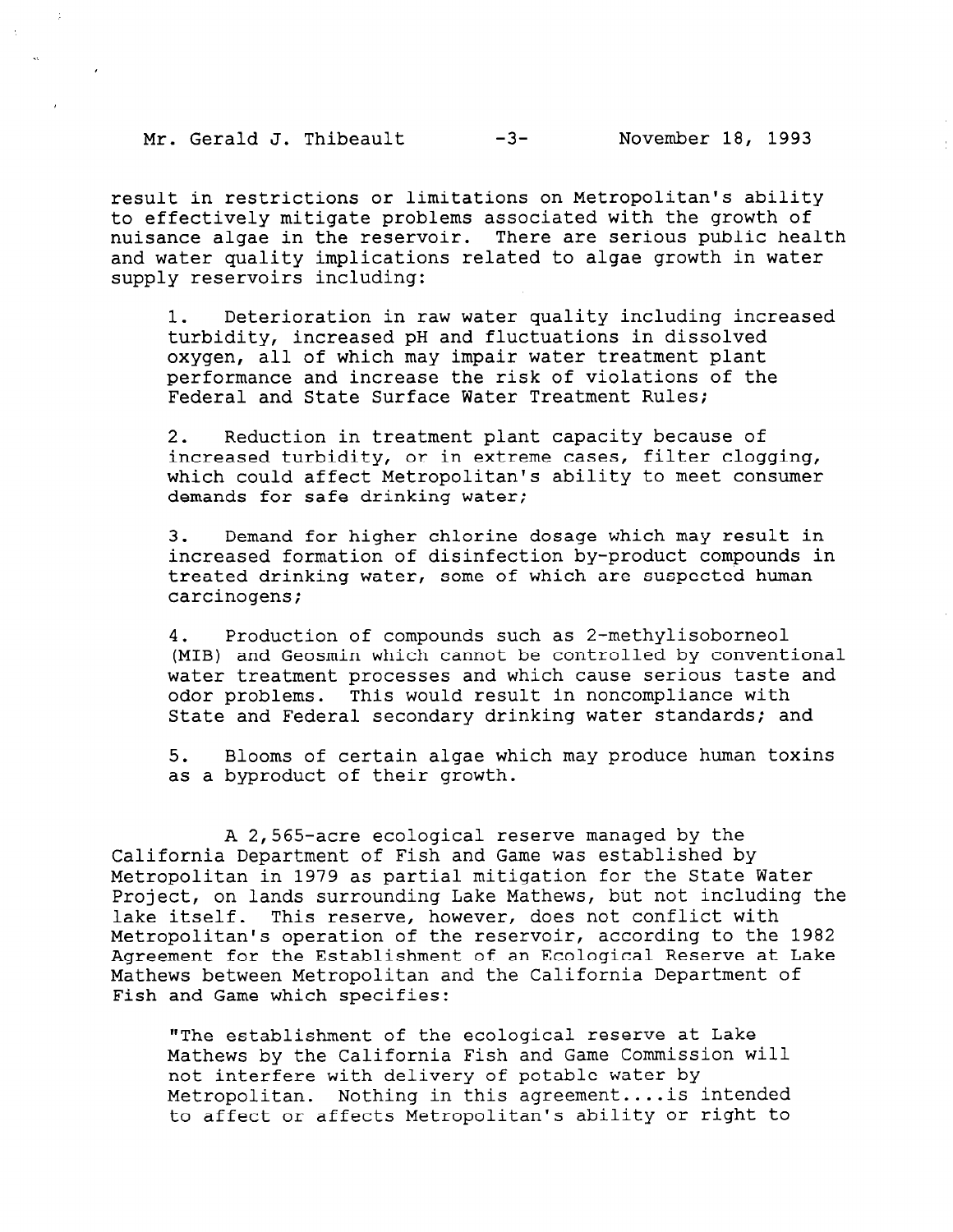Mr. Gerald J. Thibeault -4- November 18, 1993

utilize the reservoir as part of its water distribution system...."

Because of Metropolitan's commitment to the ecological reserve at Lake Mathews, we submit that the BIOL designation is unnecessary and may be counter-productive to preserving Lake Mathews' primary purpose as a drinking water supply reservoir.

REC-1 and REC-2 Beneficial Uses. Metropolitan also believes that the REC-1 and REC-2 designations for Lake Mathews are not compatible with protecting drinking water quality or the ecological reserve at Lake Mathews. According to the Basin Plan definitions, REC-1 uses may include swimming, wading, water skiing, skin and scuba diving, surfing, whitewater activities, and fishing, and REC-2 uses may include picnicking, sunbathing, hiking, beachcombing, camping, boating, hunting, sightseeing, and aesthetic enjoyment in conjunction with the above activities. We are aware that Table 3-1 in the Basin Plan contains a footnote stating that access to Lake Mathews for REC-1 activities is prohibited by the Metropolitan Water District; however, Metropolitan specifically requests that the REC-1 and REC-2 designations for Lake Mathews be removed.

The REC-1 designation is inconsistent with drinking water quality concerns. Metropolitan does not permit body contact recreation at our reservoirs because of the increased risk of introduction of water-borne pathogens to the reservoirs, and the conflicts with proper reservoir management. These issues are even more important with the expected promulgation by the U.S. Environmental Protection Agency of the proposed and more stringent Enhanced Surface Water Treatment Rule. This new rule will require higher levels of pathogen removal and inactivation.

The REC-1 and REC-2 designations are definitely not consistent with the sensitivity and mitigation purposes of the existing ecological reserve at Lake Mathews. Additionally, Metropolitan is currently working with the U.S. Fish and Wildlife Service, the California Department of Fish and Game, and the Riverside County Habitat Conservation Agency (RCHCA) to nearly Riverside County Habitat Conservation Agency (RCHCA) to nearly double the size of the existing upland reserve. This will be accomplished through preparation of a Multiple Species Habitat decomplished chrough preparation or a nurtiple species is (MSHCP/NCCP) pursuant to the Federal Endangered Species Act and (MSHCP/NCCP) pursuant to the Federal Endangered Species Act and<br>Sections 2800 - 2840 of the California Fish and Game Code. This enclaries zoon - zoon of the california field and dame code. In:<br>Sections zoon - zoon of the california field and dame code. In: enfarged reserve will protect over 45 sensitive specie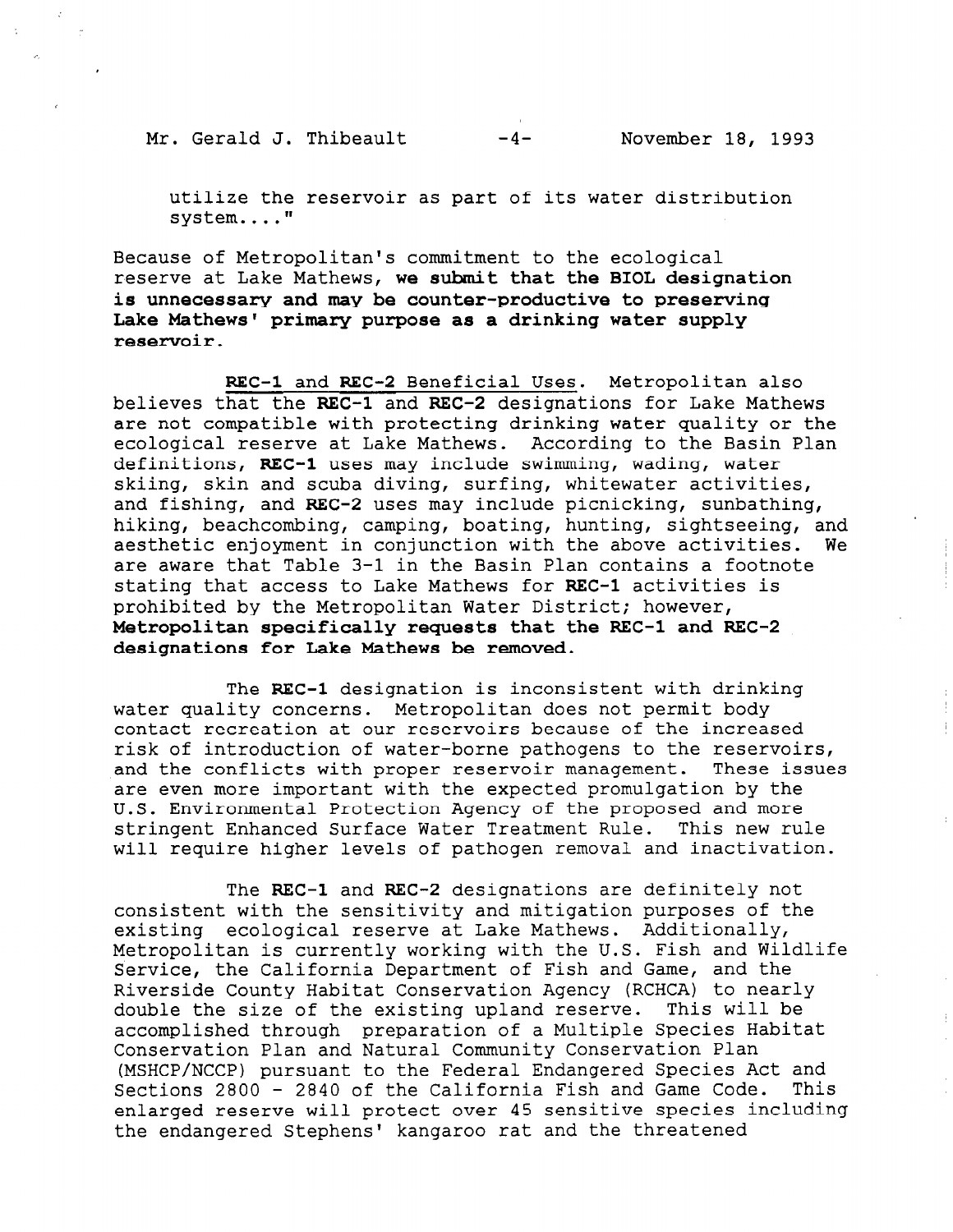Mr. Gerald J. Thibeault -5- November 18, 1993

California gnatcatcher, and will be the cornerstone of the Lake Mathews-Estelle Mountain core reserve being established by the RCHCA's long-term Stephens' kangaroo rat Habitat Conservation Plan. Lastly, the new addition to the reserve will function as a mitigation bank for Metropolitan, providing mitigation credits for impacts of water supply infrastructure projects.

Currently, public use of the lands surrounding Lake Mathews is limited to prescheduled bird watching tours. The MSHCP/NCCP will include a management plan that addresses public use; however, it is unlikely most of the activities included in the REC-1 and the REC-2 categories will be allowed.

Wetlands Delineation Manual. The discussion of wetlands on page 3-4 of the Basin Plan states:

"The specific boundaries of each of these wetland areas will be determined on an as-needed basis (for 401 certifications and the like), using the methods described in the "Federal Manual for Identifying and Delineating Jurisdictional Wetlands" or other accepted techniques."

This statement needs to be revised to indicate that the 1987 Corps of Engineers Wetland Delineation Manual will be used for this purpose. Use of the 1987 manual was reinstated by the Corps of Engineers, U.S. Environmental Protection Agency, and the Soil Conservation Service following Congressional prohibition of Corps of Engineers' use of the 1989 Federal Manual.

We appreciate your consideration of the comments discussed above. If you have any questions or need additional information, please contact Ms. Kathy Kunysz, Manager of the Environmental Planning Branch at (213) 217-6272, or Mr. Chet Anderson, Senior Environmental Specialist in the Water Quality Division at (213) 217-6309.

Very truly yours,

Duane L. Georgeson Assistant General Manager

LAS/sdf a:\santaana.let

,